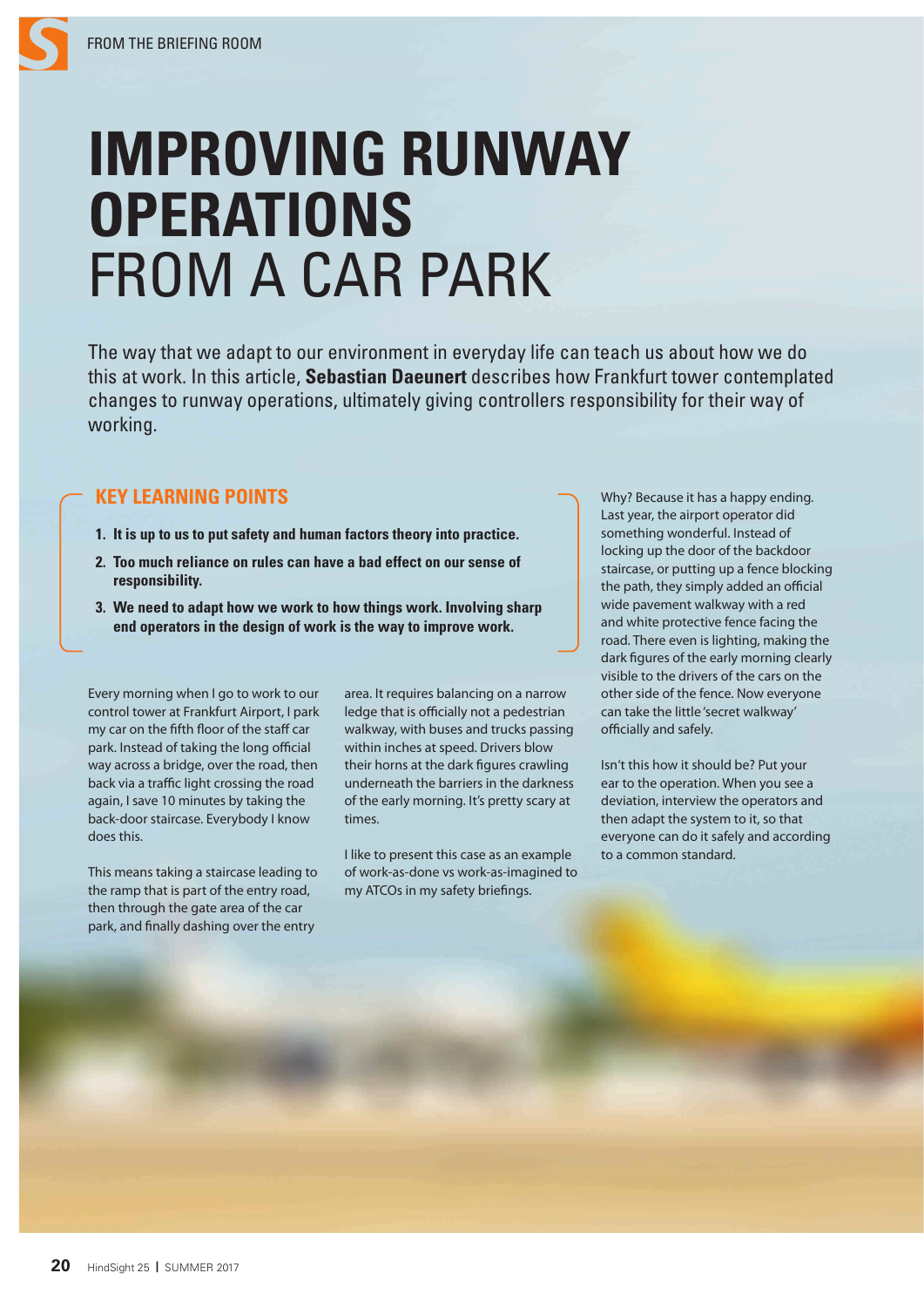When I was at a EUROCONTROL human factors conference in Lisbon in 2015, reviewing the slides for my presentation (everyone else was sightseeing in Lisbon), I finished early and a thought came to my mind.

What good are all these ideas and thoughts if we don't use them in real life. As interesting as they may be, there is always a danger of us ending up in that famous ivory tower ourselves. Already I was scribbling on my notepad, ideas pouring from my head, how to adapt those interesting ideas to our airport in Frankfurt. And I soon realised: all these ideas are definitely adaptable to real life.

Were we not making too many rules? Was this not the feedback I received from my ATCOs, that they felt they had no decision power anymore because everything was prescribed? Were these not the complaints I heard, that too many outsiders were governing their work in a very destructive and complex manner? Politicians, noise abaters, rule-makers and yes even us – the safety people.

I was wondering if we should not make new in-roads to the way we are dealing with our rules. It turned out to be nothing less than a complete culture change in our local administration.

The plan was to help our ATCOs reclaim that important sense of responsibility, which goes hand-inhand with behaving responsibly.

After initial rather irritated reactions by local management, they quickly started to get into discussions with me and then agreed to put this on a broader base, working together with our central safety management. Thanks to that we soon had Prof. Woods doing workshops at our tower followed by a EUROCONTROL Regional Conference. Our base had just grown so much wider.

We started to get to work. My initially irritated bosses soon became fans and strong supporters of the idea, seeing

the benefits of it. Without that it would have been dead before it started.

In Germany we have a saying: "To cut off old beards", meaning getting rid of things that have always been there but nobody really knows why. We reviewed several procedures that were seen by our controllers as annoying and found out that some of them had no reason other than "It has always been done this way". We deleted them, turning some of our controllers heads ("They really mean it!") with very little effort.